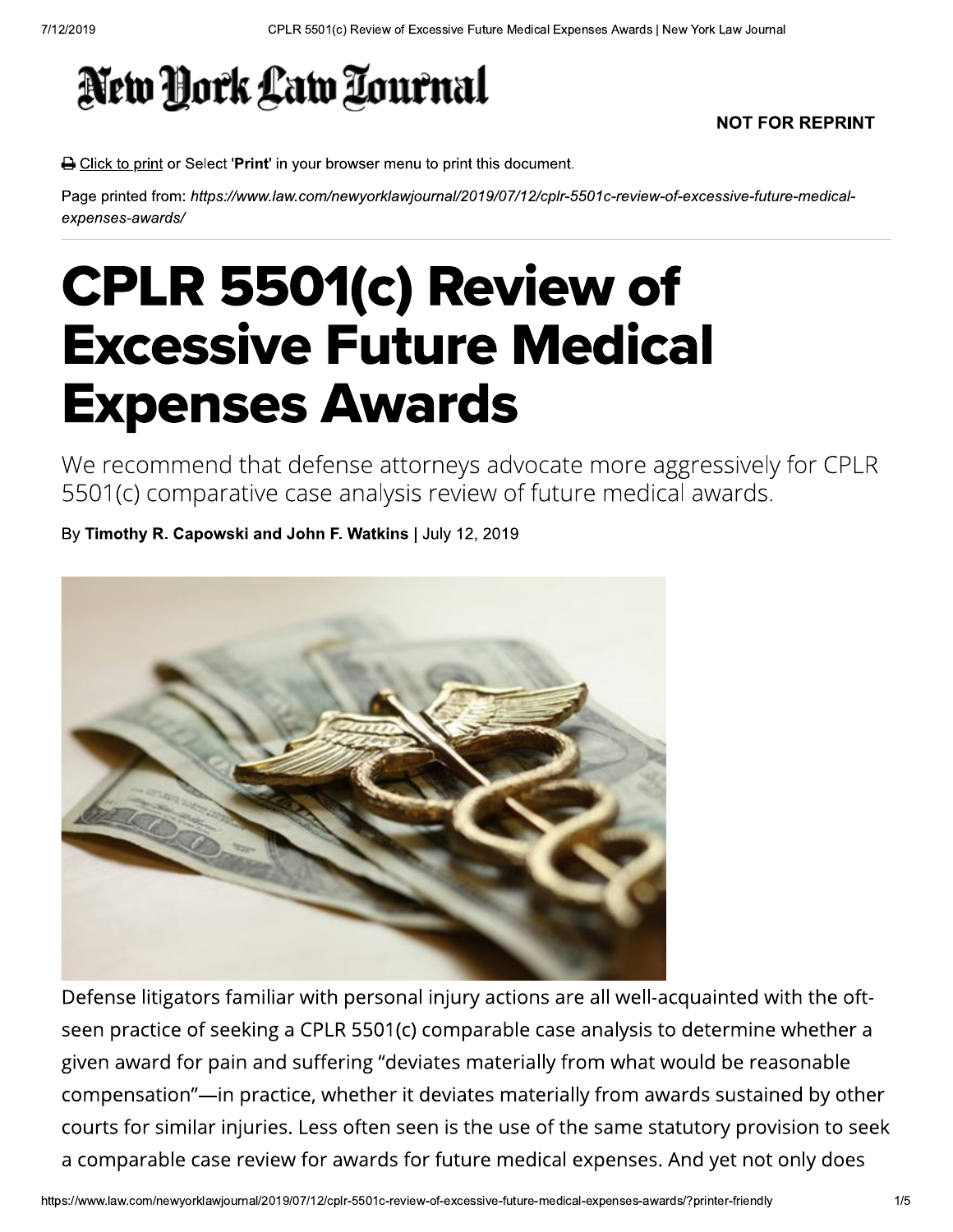eview of Excessive Future Medical Expenses Awards | New York Law Journal<br>!Oals of CPLR 5501(c), but it has been successfully use<br>| expense awards. We recommend, therefore, that<br>| expense awards. We recommend, therefore, th such a review further the policy goals of CPLR 5501(c), but it has been successfully used to reduce outlandish future medical expense awards. We recommend, therefore, that defense attorneys advocate more aggressively for CPLR 5501(c) comparative case analysis review of future medical awards.

Historical Development. Hard as it may be to imagine, New York, not so very long ago, once seemed poised to adopt a hard cap on pain and suffering damages. The subject had been fiercely debated in the 1980s, when the Jones Commission actually proposed such a cap, and while that debate ended in a compromise—the adoption of CPLR 5501(c)'s "deviates materially" standard, at the urging of then-Governor Mario Cuomo-a new surge of enthusiasm for tort reform followed in the 1990s.

The Republican Party swept into its first Congressional majority in 40 years, leveraging nationwide support for tort reform in the form of the "Common Sense Legal Reform Act", a plank in the "Contract with America" platform. While President Clinton vetoed the "Common Sense Legal Reform Act" that followed, the issue went beyond partisan politics. In particular, the cresting asbestos litigation wave presented a crisis acknowledged by all The Republican Party swept into its first Congressional majority in 40 years, leveraging<br>nationwide support for tort reform in the form of the "Common Sense Legal Reform Act", a<br>plank in the "Contract with America" platfor decade that followed, a dozen states would adopt comprehensive tort reform packages; another dozen would adopt such reforms strictly in the medical malpractice context. Even in liberal New York, the specter of the Jones Commission damages cap remained, a looming shadow over the plaintiffs' bar. Alive to this threat, the New York plaintiffs' bar prudently began to focus its efforts on the previously-ignored component of future medical expenses.

telong physical therapy. In r<br>rofessionals has sprung int<br>lanners.<br>//www.law.com/newyorklawjournal/2019/07/12 When tort reform ultimately failed to gain further purchase in New York, plaintiffs' successful pivot to future medical expenses, combined with cost-cutting in the insurance defense industry and understandable anxiety and uncertainty over increases in health care costs caused awards for future medicals to begin to rise. Indeed, future medical damages seemed limited solely by the scope of an attorney's imagination and an expert's ability to sell. As such, a new cottage industry arose, one of paid life care planners whose purpose is to provide evidentiary support for "kitchen sink" future medical expenses: housekeepers, home health aides, wildly expensive designer pain creams, and other tack-ons such as lifelong physical therapy. In response, a separate cottage industry of surveillance professionals has sprung into existence, to counter the representations of life-care planners.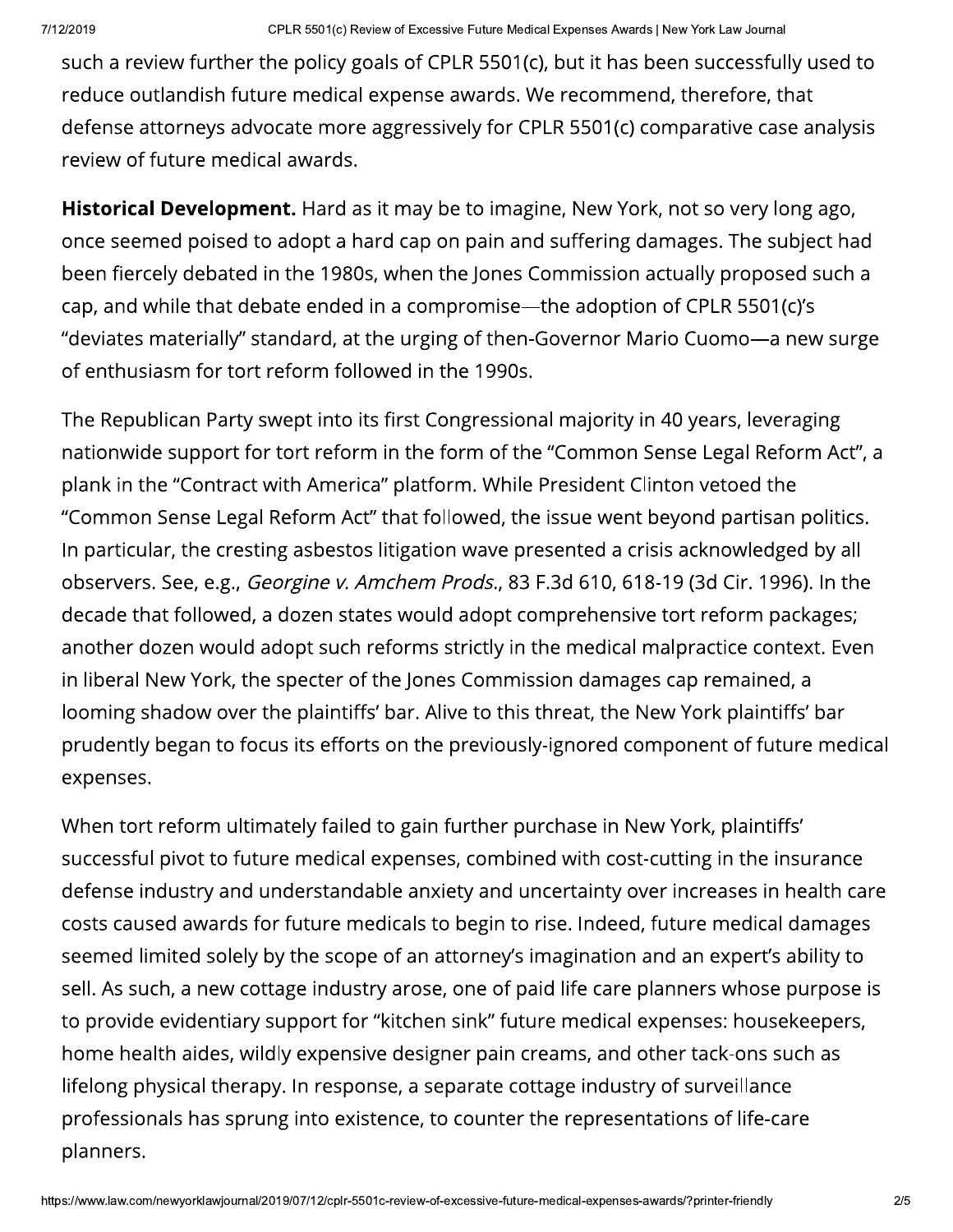eview of Excessive Future Medical Expenses Awards | New York Law Journal<br>
the amount of claimed damages for future medicals<br>
econdary litigation costs occasioned by the trial-withi<br>
uch claims. Because defense attorneys ra In short, we have seen a surge in the amount of claimed damages for future medicals, accompanied by an increase in secondary litigation costs occasioned by the trial-within-atrial over the size and scope of such claims. Because defense attorneys rarely seek the apples-to-apples comparative case review that is common in the context of pain and suffering, the resulting awards may depart sharply upward from past verdict awards, even for garden variety injuries. For example, back injury claims involving surgical intervention that tend to command future medical expenses awards of low-to-mid-six figures are now accompanied by elaborate multi-million-dollar life care plans that are multiples of the highest sustained awards. These projections encroach well into the range of sustained future medical expenses awards for catastrophic injuries. This phenomenon occurs with even more drastic ramifications in catastrophic brain damage and paralysis claims, where life care planner and economist projections in the tens of millions and even over one hundred million are becoming more frequent and well beyond any figures ever sustained by the Appellate Division.

Post-Trial and Appellate Review of Future Medical Expenses Awards: A Dual Evidentiary and CPLR 5501(c) Analysis. As the focus on, and size of, future medical expenses verdicts has increased, the all-too-frequent response of the defense bar has been to challenge (and thus have the court review) them on a purely evidentiary basis. Defendants argue that the various treatment components proposed in plaintiff's life care plan are unsupported by the evidence, are inconsistent with the plaintiff's actual treatment history, or that the source of the treatment components (frequently a life care planner or non-treating expert referred by plaintiff's counsel) is incompetent to testify to these future care needs.

nat unfounded or speculativ<br>onstrained to affirm in the a<br>gure.<br>//www.law.com/newyorklawjournal/2019/07/12 Defendants argue that the various treatment components proposed in plaintiff's life care<br>plan are unsupported by the evidence, are inconsistent with the plaintiff's actual treatment<br>history, or that the source of the treat plan are unsupported by the evidence, are inconsistent with the plaintiff's actual trea<br>history, or that the source of the treatment components (frequently a life care planne<br>non-treating expert referred by plaintiff's co evidentiary basis are subject to challenge, and made more so by the defense bar's historic reluctance to offer its own life care plan via an expert. This reluctance is founded on the fear that by offering such an expert, they appear to concede liability (in unified trials) and/or set a "floor" on damages, thereby inviting a "compromise" at the mid-point between the figures advanced by their expert and plaintiff's. In the absence of a defense expert, however, defendants expose themselves to the risk that the court will overlook the rule that unfounded or speculative assertions are not evidence, and wrongly think itself constrained to affirm in the absence of affirmative countervailing expert proof of a lower figure.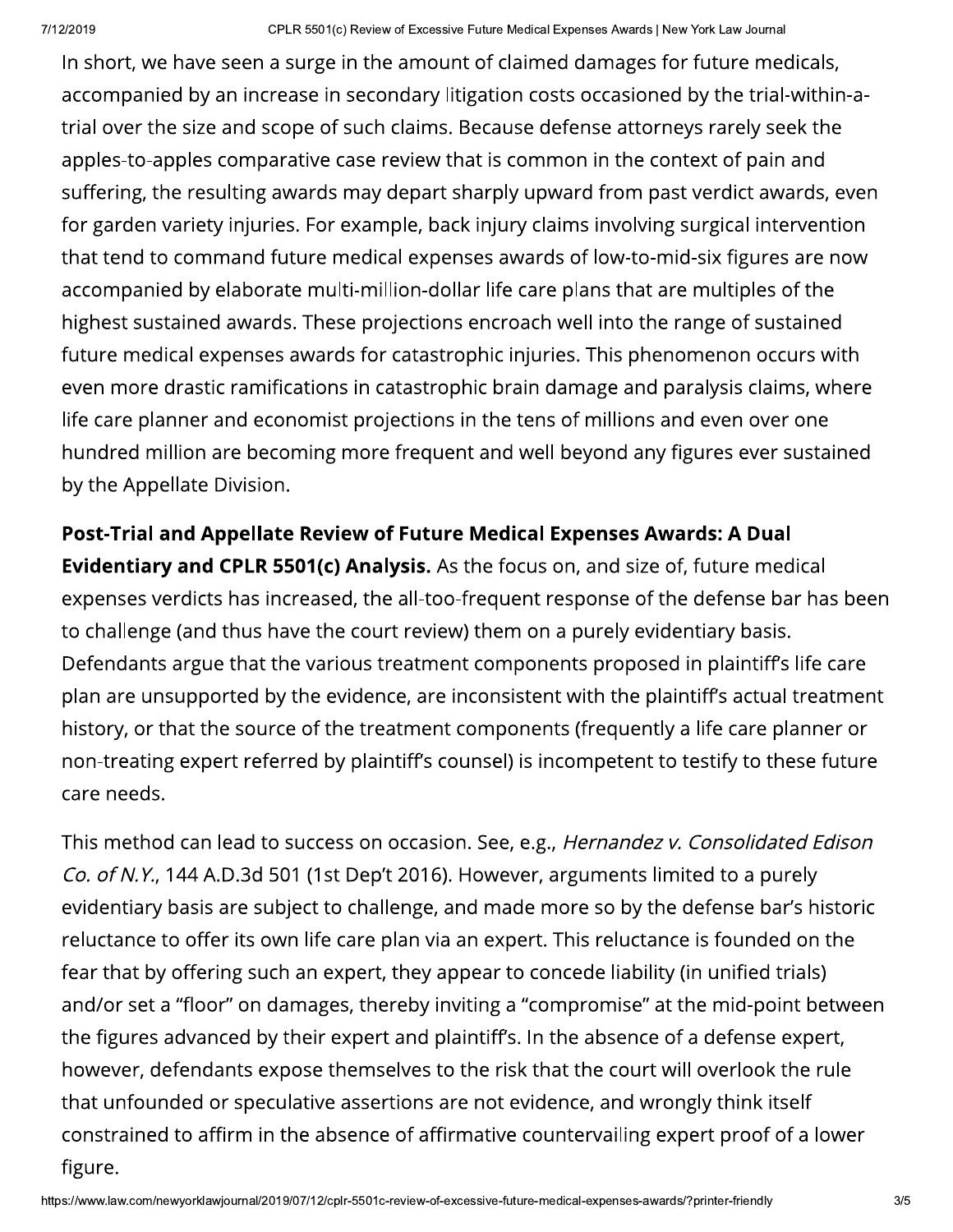The more prudent approach that we recommend is to complement the foregoing with the review available pursuant to CPLR 5501(c) and its 'analogous case comparison' analysis. This is the exact same dual analysis routinely performed in evaluating pain and suffering awards (Donlon v. City of New York, 284 A.D.2d 13, 18 (1st Dep't 2001)) and punitive damages awards (Cardoza v. City of N.Y., 139 A.D.3d 151, 166 (1st Dep't 2016)).

This approach has succeeded when raised. For example, in a case where a jury awarded \$2,872,400 for future medical expenses in a below-the-knee amputation case, our office argued to the Appellate Division for a significant remittitur pursuant to CPLR 5501(c) based on prior sustained six-figure awards for medical expenses in other leg amputation cases, albeit to older plaintiffs. The Appellate Division agreed with us and ordered a remittitur to \$1.5 million to the 23-year-old plaintiff based on "the decisions of this Court regarding reasonable compensation values for future medical expenses in similar cases." Firmes v. Chase Manhattan Automotive Fin., 50 A.D.3d 18, 29 (2d Dep't 2008).

Even more recently, we were successful in arguing the dual analysis in a back injury case involving spinal fusion surgery. The Kings County jury awarded a verdict including \$1.6 million in future medical expenses. We demonstrated on the post-trial motion that, inter alia, appellate-evaluated awards for future medical expenses have not exceeded the sixfigure range. (Indeed, even the biggest outlier decision affirming the highest-ever pain and suffering award in a spinal fusion case, Stewart v. New York City Tr. Auth., 82 A.D.3d 438 (1st Dep't 2011), involves a remitted future medical expenses award of \$660,000.) Confronted with these precedents, the Supreme Court ordered a conditional remittitur of the \$1.6 million future medical expenses verdict, pursuant to CPLR 5501(c), to \$750,000, and the matter settled before defendants' appeal seeking a further remittitur could be perfected. See Dias v. Blue Sea Construction, Sup. Ct., Kings Cnty. Index No. 505822/2015 (Dec. 4, 2018, Rivera, J.).

Other cases have seen similar results. See, e.g., Rappold v. Snorac, 289 A.D.2d 1044, 1046 (4th Dep't 2001) (citing CPLR 5501(c) and "deviates materially" standard to reduce future medical expenses award "[u]pon our review of comparable cases"); Nevarez v. New York City Health and Hospitals, 248 A.D.2d 307, 309 (1st Dep't 1998) (reducing \$4,796,483 verdict for future custodial care to \$2.5 million on basis that it "deviates materially from what is reasonable compensation under the circumstances and is excessive to the extent indicated above") (citing numerous analogous cases).